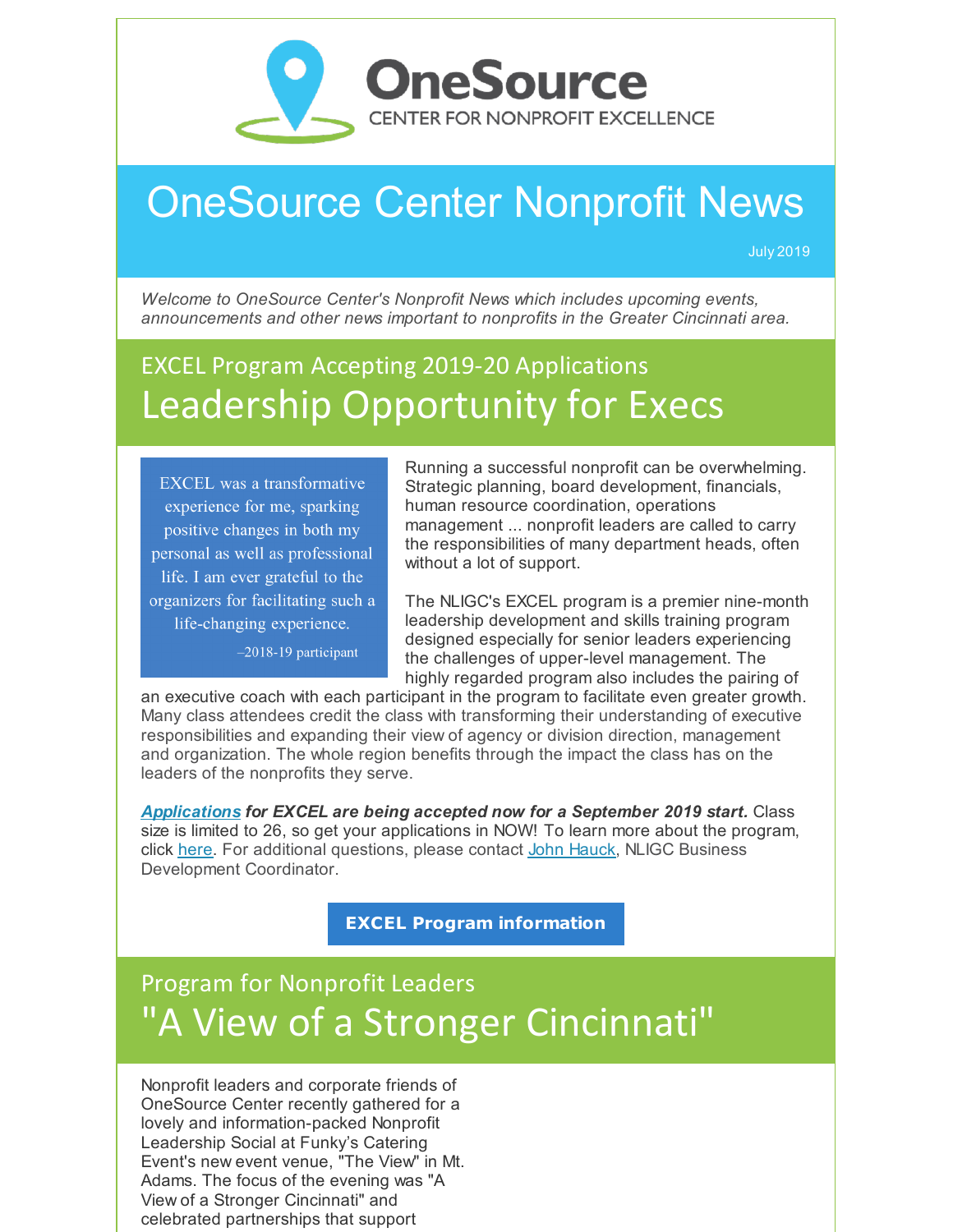nonprofit success and make our region stronger. Nonprofit leaders were given a behind-the-scenes tour of Funky's operations, and received some tips and tricks of event planning from Martha Steier, OneSource Center Development Director. OneSource Center gives heartfelt thanks to Funky's Catering for co-hosting this event.

OneSource named it's 2019 Nonprofit Community Partner, [Cincinnati](https://cincinnaticares.org/about/) Cares, and thanked them for their work in connecting volunteers to opportunities with local



nonprofits. OneSource client [Q-Kidz](http://qkidz.com/) performed for the group and the audience had the opportunity to see how our work is impacting the community and agency that mentors and works with these impressive young ladies. Highlights of the event are featured [here](https://onesourcecenter.org/onesource-and-funkys-spring-social/).

Funky's Event Catering also showcased specially priced menu options for nonprofits at the event. (See related story.)

## Funky's Catering Events Nonprofit Discounts on Catering



To support nonprofits in the region, Funky's Catering Events has recently introduced exclusive nonprofit discounted event packaging through its three event venues. This special pricing enables nonprofits both convenience and discounted offerings to support their philanthropic efforts. [Contact](https://funkyscatering.com/contact/) Funky's for more information.

## Case Study Strengthening Agency Outreach

*OneSource Center offers a full range of support services for nonprofits, including consulting services provided by experienced professionals in a wide variety of business areas. An initial consultation with OneSource Center staff is free! Either contact the OneSource Center office, or complete an [online](https://onesourcecenter.org/contact/) form for*



*additional information. Following is an example of a completed project.*

In the summer of 2018, **BLOC [Ministries](http://onebloc.org/)** approached OneSource Center to assist with the creation of a marketing and sales plan for two BLOC Ministries social enterprises: BLOC Screen Print and BLOC Woodshop. BLOC Ministries, a faith-based nonprofit that trains, mentors and encourages youth and adults, provides job opportunities in the high-unemployment neighborhoods of Price Hill and Cleves through its various social enterprises.

When the project began, the separate and unrelated social enterprises were headed by two staff handling production, training, mentoring and sales. The OneSource Center plan suggested the addition of strategic marketing and sales plans as well as the addition of two additional sales positions. Marketing and sales plans were developed with goals and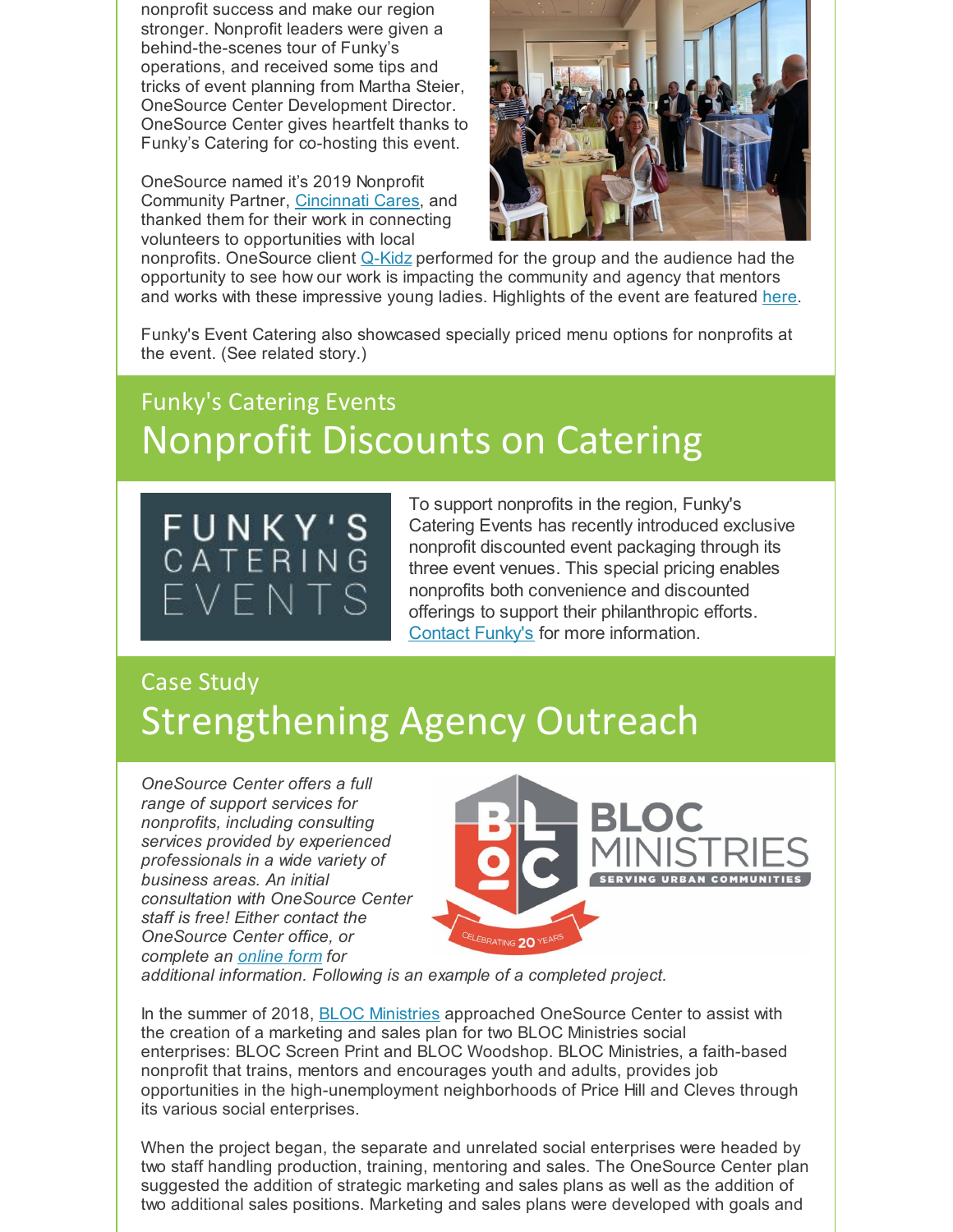objectives for each of these markets, as well as separate social media and PR plans. The strategic plan determined that grocery chains, churches and private schools were the target market for the custom t-shirt business. For BLOC Woodshop, OneSource Center targeted upscale, independent restaurants, as well as interior designers for custom home accessories. A second project was implemented for the hiring of two sales reps to execute the marketing, PR and sales plans.

## "Nature for All" Program Admission Discounts Available



The Cincinnati Nature Center believes that everyone should have the opportunity to experience nature! Through the "Nature for All" program, individuals enrolled in SNAP or WIC can purchase daily admission and membership with a significant discount. Proof of participation is required in person, with a valid SNAP or WIC card, along with a photo ID. Daily [discounted](https://www.cincynature.org/visit-us/rowe-woods-1/hours-and-admission-10/) admission rates are \$4 for adults and \$2 for children ages 4-12. <u>[Memberships](https://www.cincynature.org/membership/membership-discounts-8/)</u> are available at a 50% discount.

# Fidelity Program Makes Giving Easier

Fidelity Investments has recently introduced the Fidelity Giving MarketplaceSM which makes it easier for donors to find, evaluate, and support nonprofits. Fidelity works with 501(c)(3) organizations to simplify the way donations are delivered and managed, helps donors and their employers apply any company match, and cultivates communities of supporters. The Giving Marketplace is part of Fidelity Workplace GivingSM, a new employer-based program that makes it easier for employees to donate to their preferred charities and simpler for employers to manage their workplace giving programs. For more information click [here](https://www.forbes.com/sites/ashleaebeling/2019/03/26/fidelitys-latest-move-into-workplace-benefits-a-new-way-to-donate-to-charity/#6f92cbbc8d32).

# Giving USA 2019 Articles and Webinar

Interested in delving more into the details of the 2019 Giving USA report on giving to charitable [organizations?](https://tinyurl.com/yxm6zqhx) Articles in The Chronicle of Philanthropy , Nonprofit [Quarterly](https://tinyurl.com/y35vr5uk) and a free webinar on the topic from Nonprofit [Quarterly](https://tinyurl.com/y6em8ebe) provide more details.



## Grants Support Our Work

OneSource Center is grateful for two grant awards from The Greater Cincinnati [Foundation](https://www.gcfdn.org/). A grant of \$20,000 was awarded to support leadership development through our programs in partnership with Talbert House in the Nonprofit Leadership Institute of Greater Cincinnati (NLIGC). NLIGC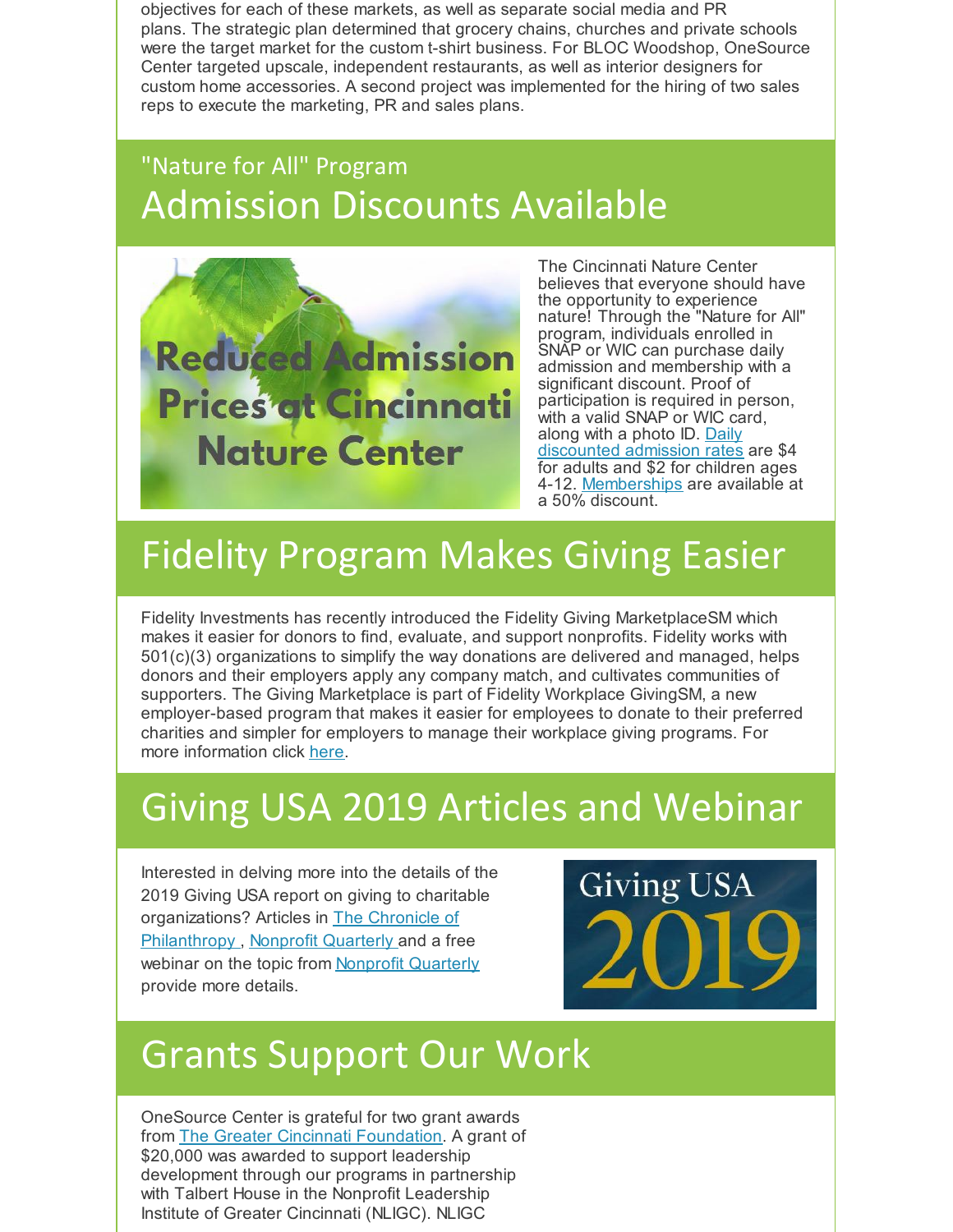provides nonprofit organizations access to highquality, affordable leadership education and professional development through all career stages.

We were also awarded a grant of \$5,000 from GCF to survey the nonprofit community on training needs. The information gleaned from this research will help us to provide training opportunities and topics that are aligned with the needs expressed by



survey respondents. Thank you to all who completed the survey and thank you to The Greater Cincinnati Foundation for supporting this research!

# Grant Information

#### *Find more information and links to these opportunities on the [OneSource](https://onesourcecenter.org/calendar/) Calendar*

**NKY Funder's Grants** NKY Funders' Grants is an ongoing program that convenes foundations and funders around mini-grant competitions for nonprofits that serve Northern Kentucky. The program is back with more funding and additional partners for its second year to bring over \$110,000 in total funds. Deadline is July 31.

**Duke Energy: Nature Grant.** The Duke Energy Foundation is committed to investing resources and working alongside community partners to ensure future generations enjoy the immeasurable benefits of nature. Grants support: water quality, quantity, conservation and access; habitat and forest restoration and conservation; and species conservation. Deadline is July 31.

**L&L Nippert Foundation.** Louis and Louise Nippert established the L&L Nippert Charitable Foundation in 1981 to provide financial assistance to worthy organizations who provided charitable activities and services. The Board of Trustees of the L&L Nippert Charitable Foundation remain committed to Mr. and Mrs. Nippert's charitable mission by awarding grants to organizations that the Nipperts supported during their lifetimes. These organizations represent areas that include, but are not limited to, the cultural arts, education, environment and health. Deadline August 1.

**PNC Charitable Trust** plus several other trusts that it manages: **The Josephine Schell Russell Charitable Trust, Helen Coard Charitable Trust, Robert H. Reakirt Foundation, and John Schroth Family Charitable Trust.** Deadlines are August 1.

**Social Venture Partners (SVP) Cincinnati** invites area nonprofits to apply for two grant opportunities through one application. The focus area for both is social innovation. Grant opportunities: "Investee!" grant and "Fast Pitch." Deadline: August 9.

## Upcoming Trainings and Events

Bookmark the OneSource Center [combined](https://onesourcecenter.org/calendar/) training calendar to find events, training opportunities AND registration information ALL in one place for OneSource Center and our collaborating partners. (**NOTE:** PBPO: Pro Bono Partnership of Ohio; AFP: Association of Fundraising Professionals)

**July 18** OneSource Center ["Building](https://onesourcecenter.org/training/) Blocks" *First-Time Managers-Coaching and Performance Mgmt.* **July 18** AFP Webinar "*From Nervous to Excited: Evolving Board Knowledge, Skill and Confidence"* **July 31** OneSource Center Nonprofit Shopping Day *(All 501c3 nonprofits can shop without membership. Bring your 501c3 paperwork for verification.)* **August 7** AFP Breakfast "What Do the Donors Say? Giving, tax deductions, and charitable receipts in 2018" **August 15** OneSource Center ["Building](https://onesourcecenter.org/training/) Blocks *"Building A Marketing Plan"* **August 21** AFP *Fundamentals of Fundraising Course -- Session 1* **August 28** AFP *Fundamentals of Fundraising Course -- Session 2* **August 28** OneSource Center Nonprofit Shopping Day *(All 501c3 nonprofits can shop*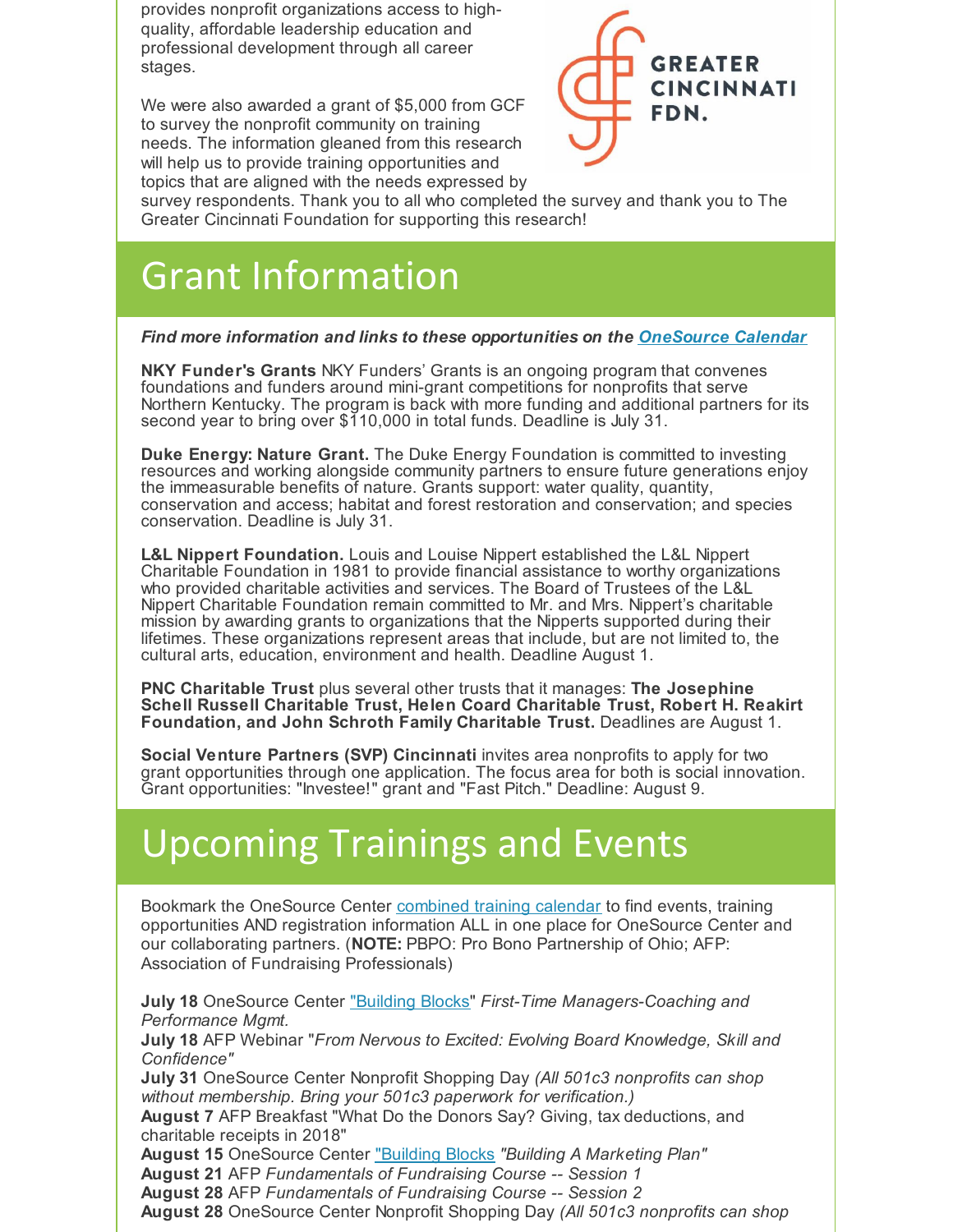*without membership. Bring your 501c3 paperwork for verification.)*

For details for all [opportunities](https://onesourcecenter.org/calendar/) can be found on the OneSource Nonprofit Community Calendar.

#### **Ongoing:**

AFP Networking and [Knowledge](http://www.afpcincinnati.org/event/networking-knowledge-breakfast-9/) Breakfast - Normally the first Wednesday of the month (check website for exceptions) PBPO **[Employment](https://www.pbpohio.org/upcoming-events) Helpline** - First Thursday of the month

## **Featured July and August Workshops** OneSource Center "Building Blocks"



**First-Time Managers Coaching and Performance Management to Achieve Success**

**July 18, 2019 9 a.m. - noon**

**Presented by Cathleen Snider & Patti Dunham of strategic HR, Inc.**

Do you understand the difference between performance management and coaching? Why are performance management and coaching important in the workplace? This program will take an in-depth look at the skills and knowledge to be more effective with your team, as well as serve your company's best interests.

- What is coaching and why is important?
- How to effectively coach employees to get results?
- Having the difficult conversations.
- Documenting performance management appropriately.
- Now it's time for the performance review

#### **Presenters:**

**Cathleen Snider** is Director of Client Relations with strategic HR. With over 15 years of HR consulting experience, Cathleen has provided Human Resources support for companies with 10-550 employees in a wide variety of industries, advising clients on the day to day aspects of HR including complaint investigations, recruiting and selection, employee performance management, creating policy and procedures, and government compliance.

**Patti Dunham**, Director of HR Solutions with strategic HR Inc., Patti has a Master of Arts in Labor and Employment Relations from the the University of Cincinnati, and her Masters of Business Administration from the University of Findlay. She has extensive experience in the areas of job analysis, employee relations, performance management, compliance, benefit plans, recruitment and training. Patti is certified as a Senior Professional Human Resources (SPHR) by the National Human Resources Certification Institute; and is a Senior Certified Professional (SHRM-SCP) of the Society of Human Resources Management.

### **Building a Marketing Plan**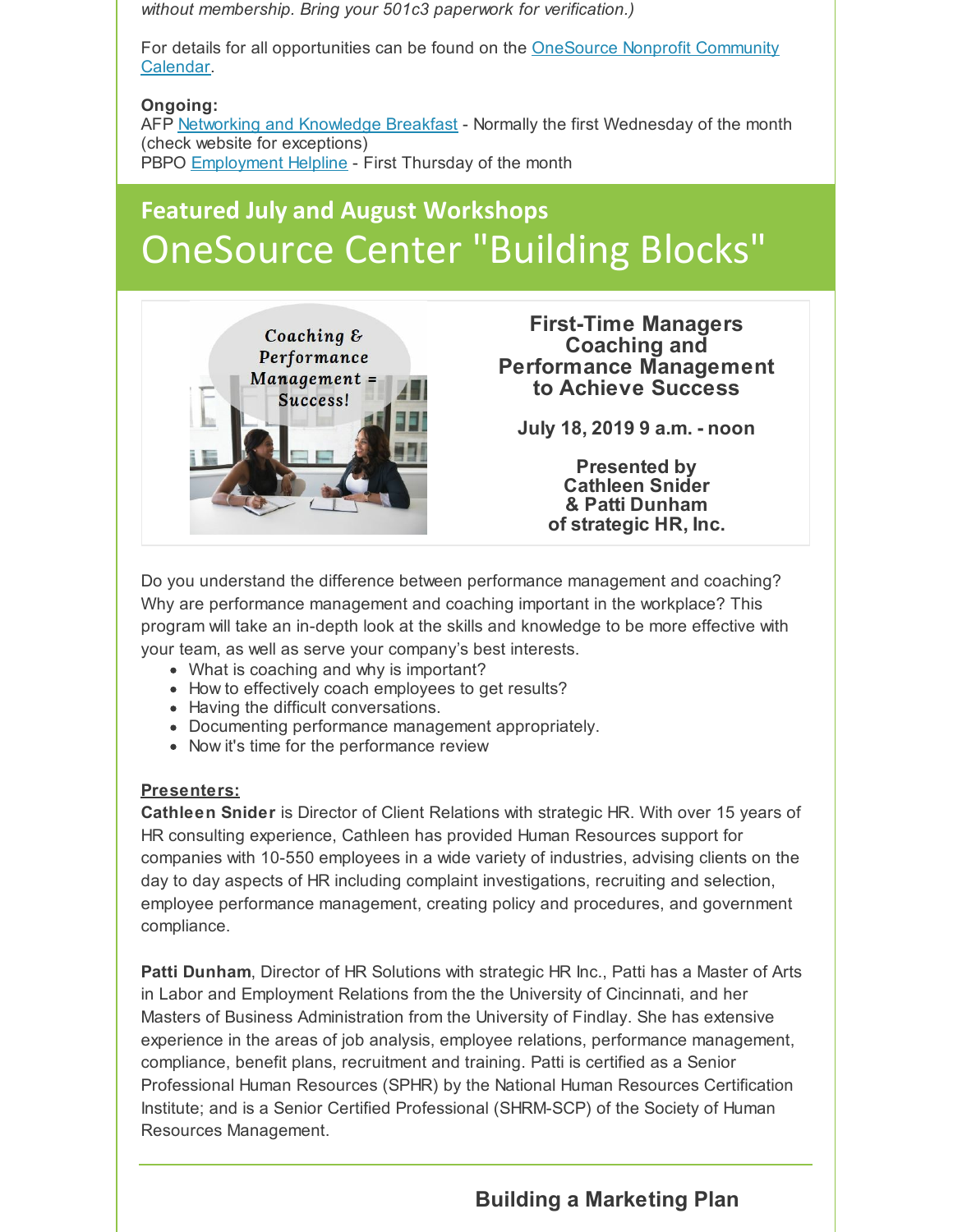

### **to Increase Awareness and Engagement**

**August 15 2019 9-Noon**

### **Presented by Sherrie Terry of Sherrie Terry Consulting**

**Description:** This workshop will cover the

fundamentals of positioning, and marketing strategies and tactics to generate awareness and engagement with your target audience. The morning will include information on how marketing fits into the overall strategic and business plan, the why and what of a comprehensive marketing plan, and an overview of tactics to achieve your goals.

**Presenter:** Sherrie Terry is a classically trained consumer product marketer with success in both Fortune 1000 corporations and privately-held entrepreneurial start-ups. Her leadership roles span brand building, innovation, marketing, consumer/customer insight, category management, and strategic sales support for category leaders such as Chiquita, Fresh Express, Fresh Solutions Network, Vlasic, Banquet, and Dr. Scholl's. Sherrie leverages her marketing and general management expertise to improve brand performance, marketing and sales effectiveness, and total company operations. She expands the scope of marketing beyond its traditional definitions to create innovative business models, strategies, and programs that deliver results. Currently, Sherrie is President & CEO of Sherrie Terry Consulting.

#### **Building Blocks Additional Information:**

*NOTE New location: OneSource Center's "Building Blocks" monthly seminars are held at OneSource Center's spacious and beautifully appointed Park 42 Conference Center in Sharonville, just minutes from the Sharonville 275 exit.*

**Bonus:** All seminar attendees are eligible to shop and to receive a 10% discount coupon to visit our warehouse after the seminar.

**A full calendar of OneSource Center "Building Blocks"** workshops is available online! Future workshops range from marketing plan development to team building and grant writing! Check it out [here](https://onesourcecenter.org/training/)!

### **Register for ["Building](https://onesourcecenter.org/training/) Blocks"**

# Don't Forget Our Service Offerings

### **Consulting Services**

OneSource volunteers offer [consulting](https://onesourcecenter.org/consulting/) services to help with strategic plans, board development, employee coaching, and business solutions.

### **Training Opportunities**

We support your staff development through Building Blocks for [Nonprofits](https://onesourcecenter.org/training/) half-day seminars and multi-session leadership development programs offered through our partnership in the Nonprofit [Leadership](http://nligc.com/) Institute of Greater Cincinnati. [Custom](https://www.surveymonkey.com/r/OneSource_RFA) training is also available.

### **OneSource Center Furniture Bank/Marketplace**